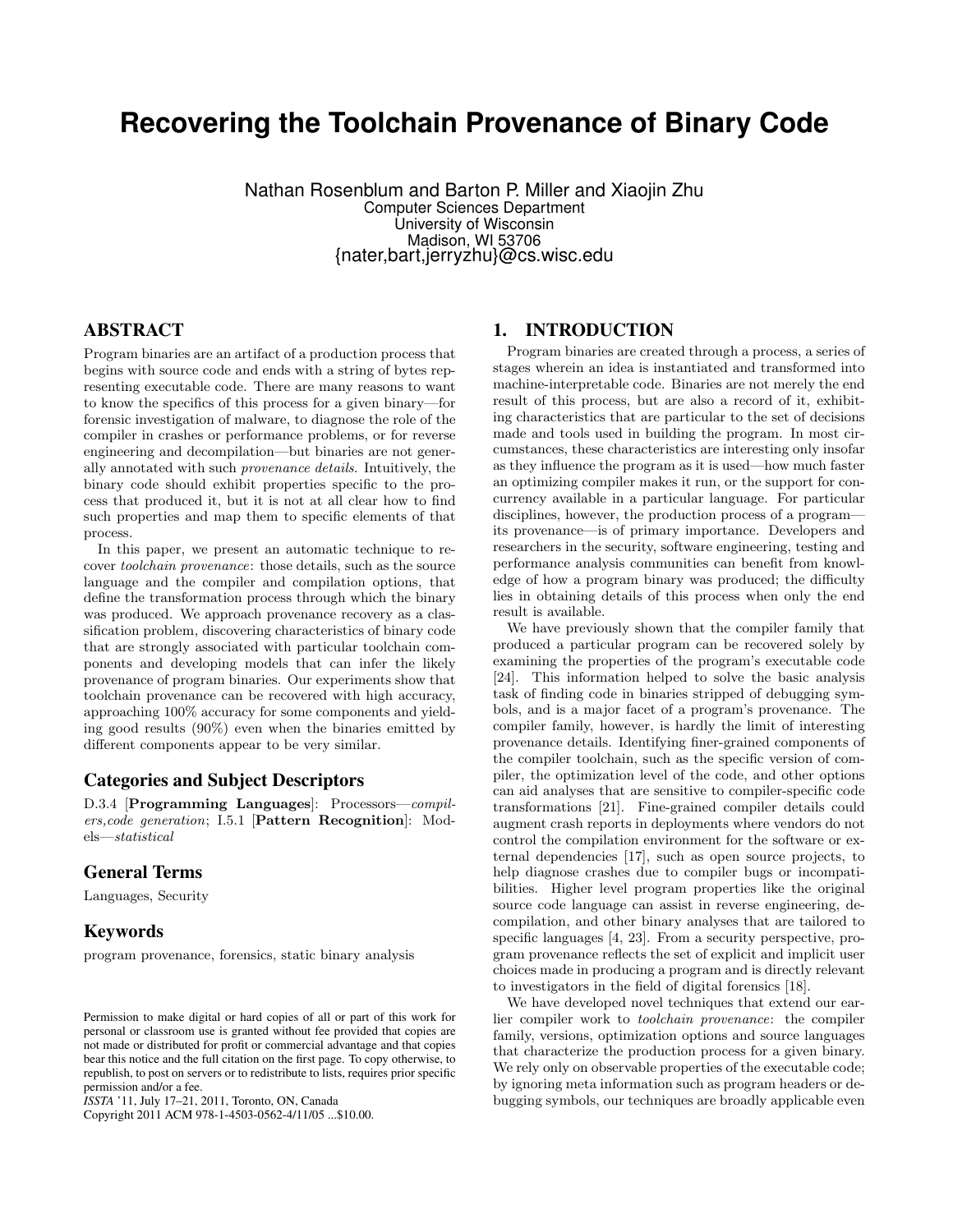when such information is missing, corrupt, or inapplicable such as when applied to incomplete snippets of binary code. We formulate provenance recovery as a machine learning task, constructing models of binary code that reflect its generation through a multiple step production process. These models allow us to infer the process that produced new binaries, revealing their provenance. We explore several methods of representing programs and modeling provenance, showing how trade-offs between model complexity and program representation provide different benefits for provenance inquiries on real-world binaries.

Our paper makes the following contributions:

- We define the problem of *provenance recovery* as two tasks: (1) building representations of program binaries that capture properties that are characteristic of a particular source language and production toolchain, and (2) defining and learning the parameters of models that allow inference of the provenance of previously unseen binaries. We introduce algorithms for both of these tasks, building on techniques for finding patterns in binary code [23] and the machinery of support vector machines [5] and conditional random fields [15], respectively.
- We implement a tool called ORIGIN that extracts significant features from binary programs and classifies the programs according to their toolchain provenance. ORIGIN is designed around several different classifiers and can be applied to whole programs or smaller snippets of binary code. To our knowledge, ours is the first tool for recovering detailed toolchain provenance from program binaries.
- We evaluate provenance recovery on a large set of realworld software across several compiler families, versions, optimization levels and source languages. Our results show that toolchain provenance can be recovered accurately (approaching 100% for some components) even when the code distinctions between component variations are extremely subtle, or where the binaries contain code of mixed provenance.

# 2. OVERVIEW

The toolchain provenance of a program can be thought of as those components of its provenance that are involved in the transformation from source code to an executable binary. These transformations determine the form and contents of the resulting binary code; identifying those characteristics that are strongly related to particular components should allow us to infer the composition of the toolchain that produced a particular binary. The machine code in a binary is not solely determined by the toolchain, of course, but is also highly dependent on the intended functionality of the program, the author's use of particular algorithms and programming practices, and so forth. In order to use code characteristics to infer toolchain provenance, we must choose a program representation that captures those details that are particular to the toolchain. Using this representation, our goal is to discriminate between code produced by various toolchain components. This task is essentially a classification problem: we need to establish decision criteria that allow us to label an example—some binary code—as belonging to the class of code produced by a particular toolchain

component. We approach the selection of these criteria as a machine learning problem, which informs our technique's high-level workflow:

- 1. We collect a set of programs compiled with the toolchain components of interest, and divide these programs into classes corresponding to individual component varieties. For example, open source software in various programming languages is readily available, and can be compiled with various compilers under diverse compilation settings.
- 2. Using existing techniques for recursive traversal parsing [29], a control flow graph of each binary is constructed. Both the control flow graph and the underlying instructions are used to form a novel representation, or features, of the code, which representation we describe below.
- 3. A subset of the features describing the binary are selected. The features we use are designed to richly represent the binary code, as we do not know a priori what properties will be useful for toolchain component classification. This approach leads to a preponderance of candidate features. While it is the job of the selected machine learning algorithm to choose, in some sense, the "right" features, the cost of learning can often increase with the size of the feature space. We therefore perform feature selection to choose a subset of features that are likely to be valuable for classification.
- 4. A training set of programs represented by the selected features is used to build a classifier for toolchain components. There are many different discriminative machine learning algorithms that we could apply to this task, each having varying strengths and weaknesses. We consider two examples of broad classes of algorithms: support vector machines [5], which are applicable to classification of independent example data; and conditional random fields [15], which are a type of probabilistic graphical model that can capture rich dependencies between examples.

# 2.1 Binary Code Representation

At the lowest level of abstraction, absent the program header metadata or other formatting, a binary is simply a sequence of bytes, some of which represent machine interpretable instructions. While it is certainly possible to work with binaries at this level [24]—that is, without considering any structural properties—we overlay a function abstraction on this linear view, dividing the program into a sequence of functions as depicted in Figure 2. This representation has the advantage that (1) it entails significantly less computation than modeling every byte of code explicitly, and (2) it is a more consistent representation from a provenance standpoint: for the compilation toolchains that we consider, functions are the smallest unit of output.<sup>1</sup> Furthermore, by recovering provenance at the function level, our technique is flexible enough to represent binaries of mixed provenance; such binaries frequently arise when programs are statically linked against precompiled libraries.

<sup>&</sup>lt;sup>1</sup>Inline assembly embedded in source code is an exception, as it can be thought of as a sub-function level output of some other toolchain.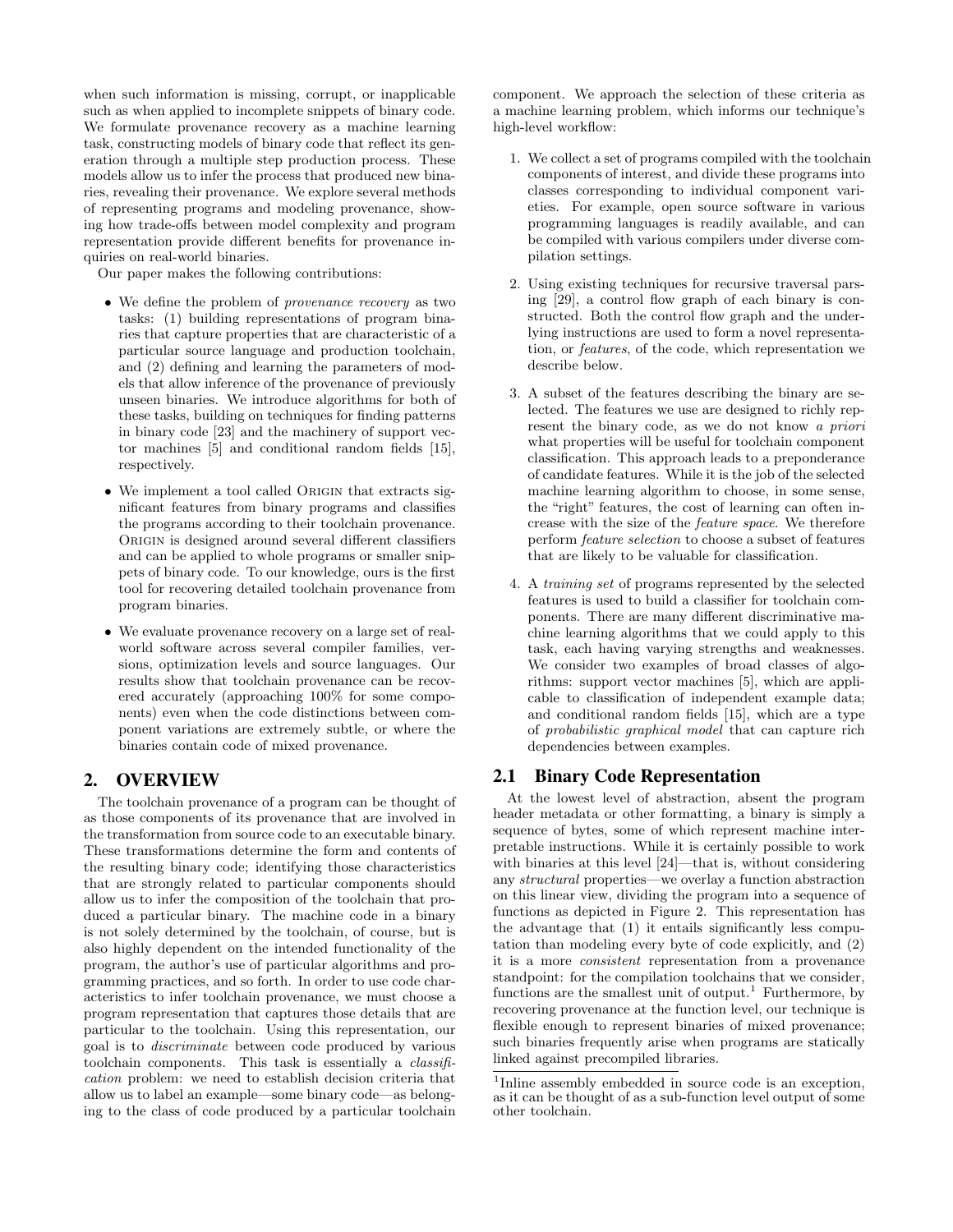

Figure 1: Comparing the assembly generated by two different compilers. Both compilers were run at their 'high' optimization levels. The assembly displays differences in idioms for adding two variables, ordering of independent operations, and incrementing counter variables. The expressiveness of the IA-32 instruction set allows compilers great flexibility, even in such small code snippets.

After dividing the binary into functions, we are left with the choice of how to represent those functions in a way that captures properties specific to their toolchain provenance. Because our technique uses only the executable code, these properties are manifest solely in the instructions of the program and their layout. The Intel IA-32 instruction set, our target platform, provides ample opportunity for variations in the toolchain to produce differences in the machine instructions. For example, simple operations like adding a constant to a variable can be encoded by either an explicit pair of store and addition instructions (mov eax,edi; add eax,5) or a curious use of the 'load effective address' instruction (lea eax, [edi+5]). Figure 1 shows a slightly longer example sequence of code as interpreted by two different compilers; there are several differences in the sequence of instructions for this code snippet alone. The ways in which different compilers vary in their implementation of highlevel language constructs arise as systematic differences in instruction choices and the ordering and layout of code. The features that we describe in Section 3 are designed to capture these properties.

## 2.2 Provenance Modeling

The features with which we represent functions can be thought of as a collection of simple predicates about the



Figure 2: The function-provenance abstraction over a typical binary code artifact, such as a Linux ELF binary. Header information is only used to find functions if available. The binary code is represented as a linear sequence but is not necessarily contiguous: there may be gaps containing non-executable data, padding, or random bytes interspersed among machine instructions.

binary code. We model a binary's provenance by assuming that there exists some relationship between these predicates and the toolchain that generated the code. For example, if functions generated by the GNU C Compiler were known to almost always begin with a push ebp instruction and those generated by the Microsoft Visual C compiler almost never did so, then a model with a decision function like

$$
COMP(\mathcal{F}_i)=\begin{cases} \text{gcc} & \text{if FIRSTINSN}(\mathcal{F}_i)=\text{push } \text{ebp} \\ \text{msvc} & \text{otherwise} \end{cases}
$$

for some function  $\mathcal{F}_i$  in a binary would be reasonable. Unfortunately, even the differences between compiler families are not so apparent, so the modeling question becomes how to combine a potentially large number of predicates into a decision function that can discriminate accurately between code generated by different toolchains.

Machine learning techniques provide a mechanism by which to construct appropriate decision functions. The general process for learning such classifiers is to define a function with some number of parameters that maps from the feature space onto a class label, and then to search through the parameter space while minimizing the error on a training set of data. The classifier trained in this way can then predict labels for data outside of the training set; data reserved for this purpose is usually referred to as the *testing* set. Depending on the structure of the function underlying the classifier, the number of parameters may be quite large if there are many distinct features in the data.

To solve this problem we have developed a procedure that incorporates feature selection to reduce the dimensionality of the representational space and a classifier that predicts toolchain provenance based on the selected features. Feature selection consists of choosing those features that will contribute the most to a classifier, for example by systematically training and evaluating models with different sets of features. Such methods can be prohibitive when model training is expensive; our procedure instead uses a simpler approach that ranks features by their significance using a mutual information criterion [8]. We then train a classifier using only the K most significant features; we have developed several algorithms that use the output from different classifiers to reach a final prediction of program provenance.

## 3. EXTRACTING BINARY FEATURES

The first step in feature extraction is to parse the binary to find individual functions. The problem of parsing and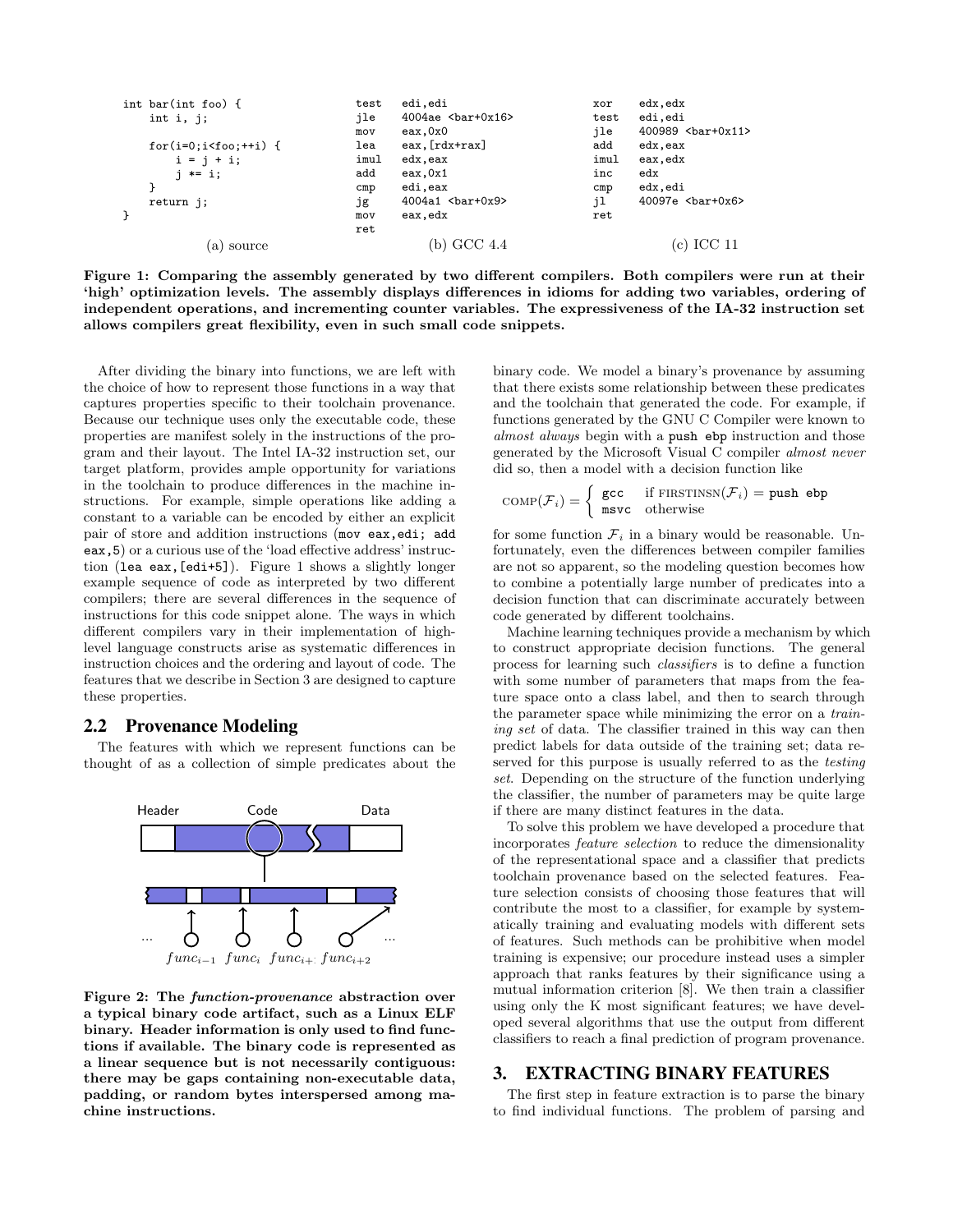```
function MATCHIDIOMS(F = (V, E), I)M \leftarrow \emptysetfor all \iota \in I do
for all v \in V do
     \{\mu\}_{1:k} \leftarrow \text{DECODE}(v)for i \leftarrow 1 to k - |\iota| do
          if \iota = {\mu}_{i:i+|\iota|} then
               M \leftarrow M \cup \iotareturn M
```
Figure 3: Idiom matching algorithm. Returns a multiset M containing idioms  $\iota \in I$  that match the code comprised by  $F$ . The Decode function disassembles the linear sequence of instructions in a basic block.

finding code in binaries is well studied [4, 23, 29]; we use the ParseAPI [19] library to build interprocedural control flow graphs from binaries, where a CFG is a directed graph  $G = (V, E, \tau)$  over the *basic blocks* of the binary, and is defined by:

- $\bullet$  the set V of vertices corresponding to basic blocks,
- the set  $E \subseteq V \times V$  corresponds to control flow edges between blocks, and
- the labeling function  $\tau : E \to \mathcal{T}$  that associates a particular edge in the graph with a type.

The ParseAPI represents functions as intraprocedural subgraphs  $\mathcal{F}_i = (V_i, E_i, \tau')$  where  $V_i \subseteq V, E_i \subseteq E$ , and  $\tau'$  assigns only intraprocedural edge types (i.e., excluding calls and returns). This representation allows us to extract a rich set of features not only over the basic blocks  $V$  of the binary code, but also over control flow relationships between these blocks.

As we discussed in the previous section, specific toolchain components greatly influence the instructions comprised by a program binary. Our early work in capturing binary code properties such as the characteristic patterns of function entry points [23] has demonstrated the utility of idiom features: short sequences of instructions with wildcards. For example, the idiom

 $u_1 = (push \text{ ebp } | * | \text{ mov} \text{ esp, ebp})$ 

describes a common stack frame set-up operation with a single wildcard between the push and mov instructions. More formally, an idiom  $\iota \in I$  is a function of N machine instructions  $\iota : x \times \mu_1 \times \cdots \times \mu_N \rightarrow \{0,1\}$  where x is an offset within the sequence of bytes representing the binary code; this function takes the value 1 if the  $N$  instructions disassembled from offset x match each instruction in the idiom and zero otherwise. With a wildcard that matches any instruction, idioms can be thought of as a relaxed N-gram representation; our technique uses idioms of length 1–3. There may be hundreds of thousands of unique idioms in a single binary; below we describe a feature selection procedure to automatically choose idioms that reflect differences in code provenance. The algorithm for extracting the idioms in a function is presented in Figure 3.

Toolchain components influence not only the instructions that make up a program, but also the way those instruction combine to form the control flow graph. We enhance our idiom-based binary representation with additional features



Figure 4: A code example and a corresponding graphlet. The vertex colors and edge labels are determined by the particular graphlet feature mapping functions (for example, both of the blocks represented by  $\left( \bullet \right)$  vertices contain system instructions).

based on graphlets [20]: small, non-isomorphic subgraphs of the CFG. These subgraphs  $G_s = (V_s, E_s, \tau', \sigma)$  are extensions of the CFG that include a labeling function  $\sigma: V \to \Sigma$ that assigns a color to vertices (basic blocks). The set of block colors  $\Sigma$  varies for different graphlet-based features, depending on the properties that we are trying to capture; the edge labeling function  $\tau'$  may also map to a different set of edge types  $\mathcal{T}$ . Our features are based on graphlets with three vertices, as depicted in Figure 4. We include two different types of graphlet features in our binary code representation: one that captures the layout of particular classes of instructions and one that focuses on the particular instructions used to implement control transfer.

Instruction summary graphlets are inspired by a binary code representation used in polymorphic worm detection [13], where basic blocks were colored according to fourteen instruction classes such as string operations, branches, logic operations, etc. Following this scheme, the color of a vertex in summary graphlets is a fourteen-bit number encoding whether instructions of each class are present in a block. More formally, summary graphlets supply a labeling function  $\sigma: V \to [0, 2^{14}-1]$ ; our experience has been that basic blocks rarely include instructions from more than a few classes, so the total number of colors represented in a set of programs is small. This representation captures differences in the arrangement of code without being sensitive to the particular instructions used, thus avoiding redundancy with the idiom features.

Our experience analyzing code emitted by different compilers suggests that the branch instructions used to direct control flow are highly indicative of compiler family or version. For example, one version of the GNU C compiler might frequently use the jge (jump if greater-than or equal) instruction to test a loop condition, while a different version might re-order the block layout and condition tests and use a jl (jump if less-than) instruction for the same source code. In the interest of explicitly capturing this phenomenon, we define branch graphlets similar to summary graphlets, but with a color labeling function  $\sigma: V \to \mathcal{B}$ , where  $\mathcal{B}$  is the set of unique branching instructions in the IA32 instruction set.

We test for graphlets in a CFG by computing a *canon*ical labeling that is identical for the isomorphisms of any subgraph of size three under the particular graphlet feature coloring function  $\sigma$ . Producing a canonical labeling is equivalent to the graph isomorphism problem, for which no polynomial time algorithm is known. However, canoni-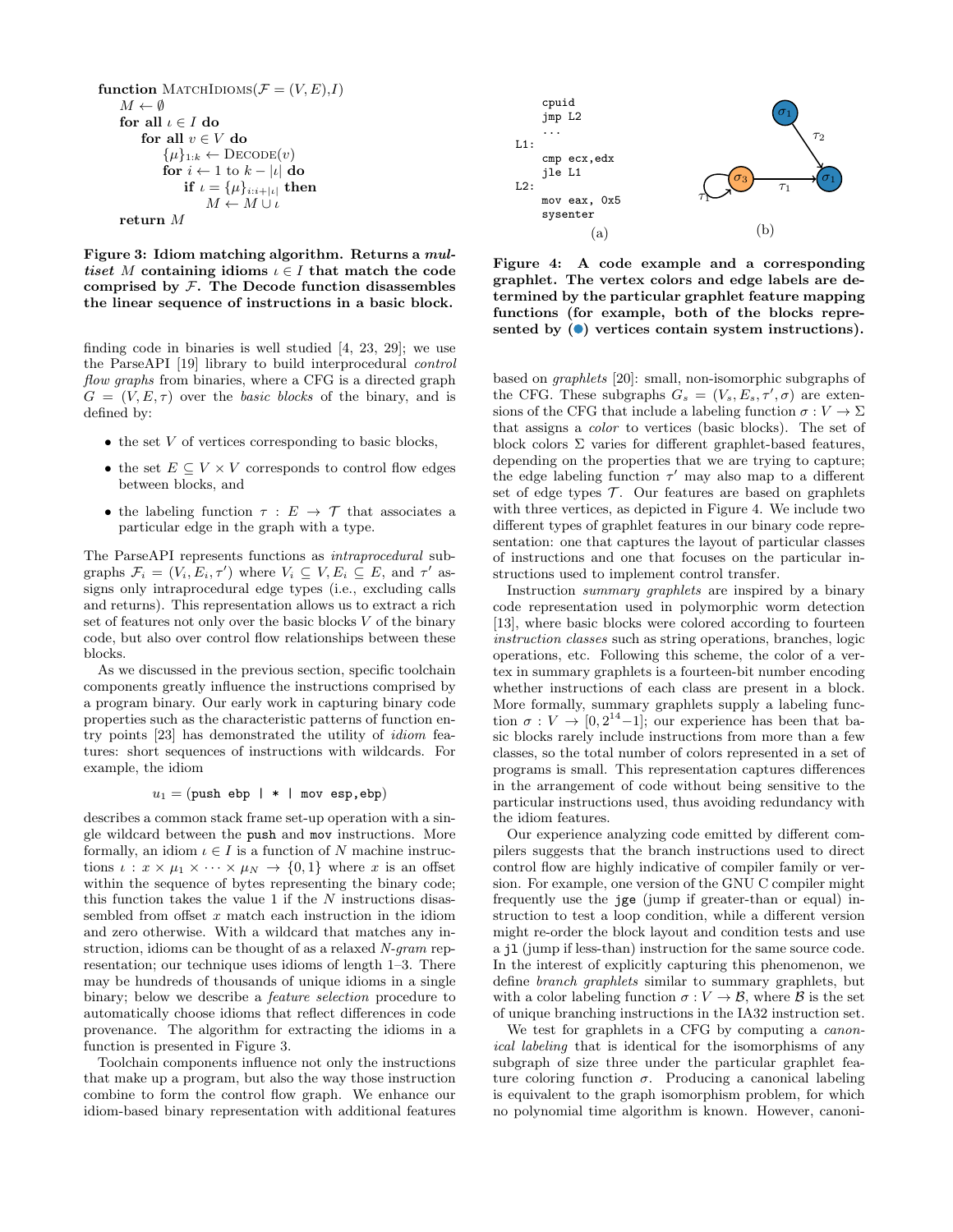function MATCHGRAPHLETS
$$
(F = (V, E), \tau, \sigma, C)
$$
  
\n $M \leftarrow \emptyset$   
\nfor all  $v \in V$  do  
\nfor all  $\{n_a, n_b\} \in \text{NEIGHBORS}(v)$  do  
\n $V_s \leftarrow \{v, n_a, n_b\}$   
\n $E_s \leftarrow V_s \times V_s \subseteq E$   
\n $c \leftarrow \text{CANONICAL}(V_s, E_s, \tau, \sigma)$   
\nif  $c \in C$  then  
\n $M \leftarrow c$   
\nreturn  $M$   
\nfunction  $\text{CANONICAL}(G, E, \tau, \sigma)$   
\n $c \leftarrow \text{SORT}(\sigma(G))$   
\nfor  $d \leftarrow 1$  to max deg $(v \in G)$  do  
\n $W_d \leftarrow \{v | \text{deg}(v) = d\}$   
\nfor all  $v \in \Pi(W_d)$  do  
\n $c \leftarrow c | |\tau((*, v) \cup (*, v) \in E)$   
\nreturn  $c$ 

Figure 5: An algorithm for finding graphlets in a function. The canonical label for every connected triple of blocks is computed and tested against the set of graphlet features. The canonical ordering of vertices is over vertex color  $\tau$ , vertex degree, and lexicographic ordering of in/out edge colors (Π). The 3-graphlets we use require testing at most six permutations to find the canonical ordering, but vertex degree ordering frequently reduces that number.

cal labelings can often be efficiently computed in practice, particularly for small graphs such as ours. A labeling is the concatenation of the graph's adjacency matrix; the canonical labeling is the minimum labeling under a lexicographic ordering. In general this requires examining  $K!$  permutations for a  $K$ -vertex graph; in practice we can reduce this search space by partitioning the set of nodes based on properties that are invariant to isomorphism (such as vertex degree) [14]. The general graphlet matching algorithm is presented in Figure 5.

We also extract the high-level layout of functions in the binary. The binary parser assigns an offset to each function indicating at which byte in the address space it begins. While we have observed previously that binary functions are not necessarily contiguous (and may in fact be interleaved or share some code), it is commonly the case that functions occupy disjoint regions of the address space; the offset provided by the ParseAPI library allows us to order functions by their location in the binary. While this ordering is not a code feature in the same sense as the idiom or graphletbased features, we make use of it in the models we describe in the following section.

# 4. MODEL DEFINITIONS

We model the characteristics of binary code in order to build classifiers that can discriminate between code with different toolchain provenance. The features we described in the previous section form the evidence that we use both to train classifiers and to infer provenance. To be precise, let a program binary P be a sequence of functions  $\{\mathcal{F}\}_k$  ordered by their entry addresses  $a_1 \cdots a_k$ . The task of a classifier is to assign labels  $y_1 \cdots y_k$  to the sequence of functions, where each  $y_i \in \mathcal{Y}$  is the identity of some provenance component (such as source language) or set of components (such as both compiler family and version), depending on the model formulation. Classification can be applied to a function  $\mathcal{F}_i$ independently of any others (predicting  $y_i$ ) or *jointly* over the entire binary sequence (predicting  $y_1 \cdots y_k$ ).

Each function is represented by a binary feature vector that indicates whether a particular feature is present. We define a set of *feature functions*  $f \in \Phi$  that map from the various binary code features from the previous section to binary values. For each idiom  $\iota \in I$  we defined a function

$$
f_{\iota}(\mathcal{F}_{i}) = \begin{cases} 1 & \text{if } \iota \in \text{MATCHIDIOMS}(\mathcal{F}_{i}, I) \\ 0 & \text{otherwise} \end{cases}
$$

that tests for that idiom in a particular function, or for the number of occurrences depending on the model. Graphlet feature functions are defined over the set of summary graphlets  $b \in G_S$  and branch graphlets  $b \in G_B$ , respectively:

$$
f_s(\mathcal{F}_i) = \begin{cases} 1 & \text{if } b \in \text{MACHGRAPHLETS}(\mathcal{F}_i, G_S) \\ 0 & \text{otherwise} \end{cases}
$$

$$
f_b(\mathcal{F}_i) = \begin{cases} 1 & \text{if } b \in \text{MACHGRAPHLETS}(\mathcal{F}_i, G_B) \\ 0 & \text{otherwise} \end{cases}
$$

If we admitted all possible idiom and graphlet feature functions, the feature vectors describing each function would grow unmanageably large, $^2$  making training difficult. We reduce the number of features used to build models by selecting those features that are most significant in the training set. We consider one feature to be more significant than another if the mutual information between the feature and the class label of an example is greater than that of another feature. More precisely, we compute

$$
I(\Phi, \mathcal{Y}) = \sum_{f \in \Phi} \sum_{y \in \mathcal{Y}} p(f, y) \log \left( \frac{p(f, y)}{p(f) p(y)} \right),
$$

on the training set, where  $p(f)$  and  $p(y)$  are the empirically observed probabilities of features and class labels, respectively, and  $p(f, y)$  is the probability of co-occurrence of these variables. Mutual information is closely related to Shannon entropy, and measures how much uncertainty about the value of one random variable is reduced by knowing the value of another. In this setting, mutual information can be thought of as measuring both positive and negative correlation of particular features and class labels. For example, if a particular idiom feature frequently occurs in programs compiled from C++ code but never in Fortran and only rarely in C, then it will be ranked high under this criterion. On the other hand, if an idiom is observed uniformly regardless of a binary's provenance, that idiom tells us little about the provenance label and will receive a low score. When training our models, we use only the top  $K$  features ranked by the mutual information score.

# 4.1 Independent Classification

Since functions are the smallest unit of code that can be associated with a particular toolchain component—for example, a single C-language function could be compiled and

<sup>2</sup>There are approximately 1.4 million unique features in our typical training sets.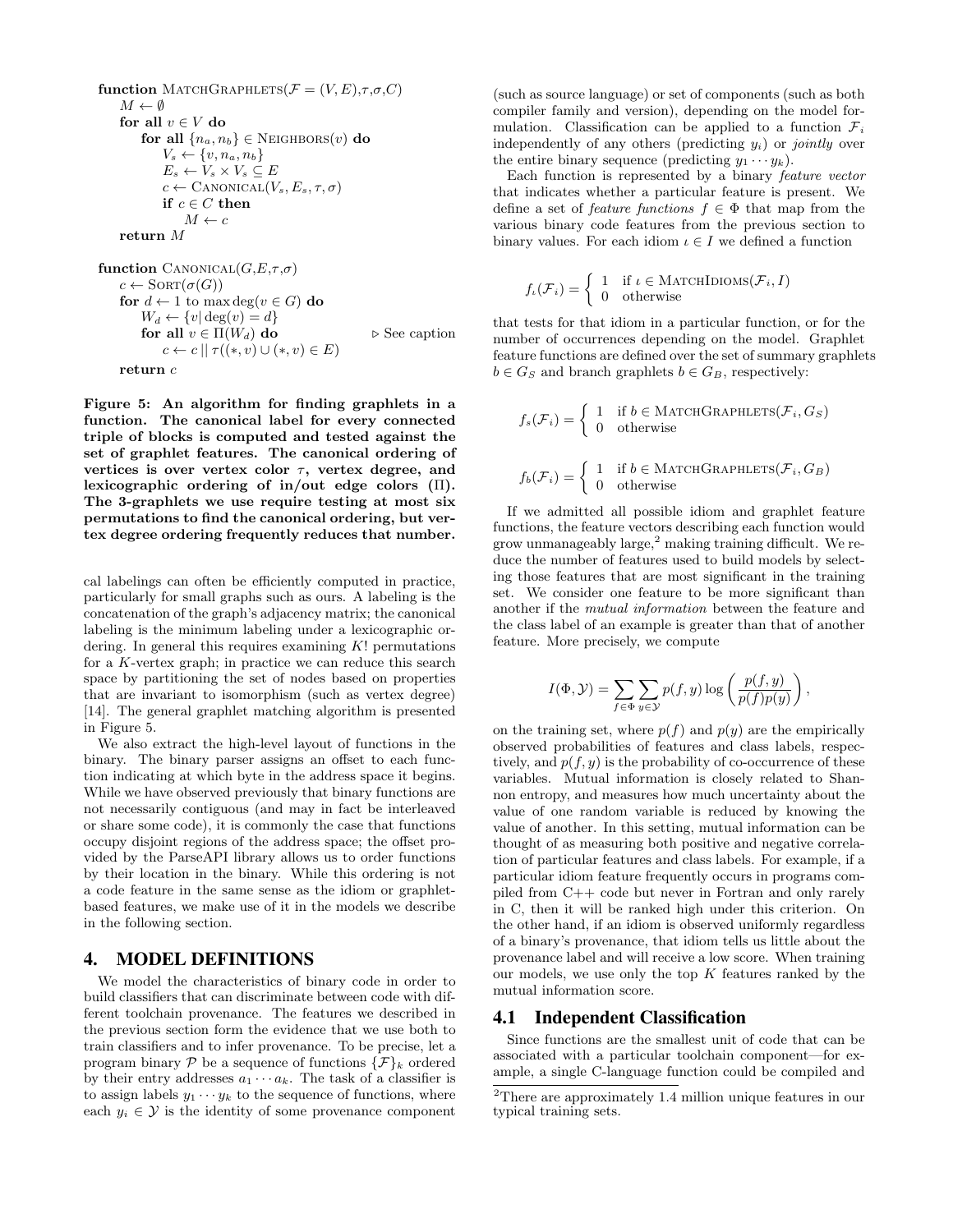linked into a binary comprising mostly C++ code—we first model provenance over individual functions. This model assumes that functions are statistically independent, and uses as evidence the feature vectors we described in the previous section. Each feature is associated with a parameter, and the learning task is framed as choosing parameter values that minimize a loss function, which measures the fit between the model and the data. There are many probabilistic and non-probabilistic models that are applicable to this problem formulation. We use linear support vector machines (SVMs) due to their good performance on high-dimension data sets and the availability of a robust implementation.

SVMs operate by finding a weight vector  $w$  that defines a decision boundary in the feature space that best separates two different classes; the distance from a particular example to that boundary is the *margin* and is defined as  $w^T x$ , where  $x$  is the feature vector. In such a binary classifier, an example is assigned to class  $+1$  or  $-1$  depending on the sign of the margin. Such a classifier can be extended to K classes through a simple procedure:

- 1. Train K weight vectors  $w_1 \cdots w_K$  by repeatedly partitioning the data into two groups: one for the current class, and one for everything else.
- 2. For each input to the classifier, choose the label  $k \in \mathbb{Z}$  $[1, K]$  that maximizes the class-specific margin

$$
\arg\max_{k} \boldsymbol{w}_{k}^{T} \boldsymbol{x}.
$$

We use the LIBLINEAR linear support vector machine library [6] to independently model function provenance. We scale the values of each feature across all functions to the interval [0, 1]; scaling prevents frequently occurring features from drowning the contribution of rarer ones. As we discuss in the evaluation section, this model can accurately recover some provenance components, but is outperformed on others by more sophisticated models.

# 4.2 Joint Classification

While our provenance recovery techniques are designed to accommodate binaries that contain code of different provenance, our intuition is that there should be a good deal of provenance consistency from one function to the next: compilation units (source files) rarely consist of single functions. To capture this expected local consistency, we introduce a simple notion of *adjacency* into our feature representations: two functions within a binary are considered adjacent if they are adjacent in the ordering imposed by the function offsets returned by the binary parser. Clearly this is a weak definition of adjacency—two functions could be separated by megabytes of data and still be considered adjacent—but our evaluation shows that it is nonetheless a powerful tool for improving provenance models.

Adding relationships between individual functions leads naturally to the formulation of our problem as a *probabilis*tic graphical model: probabilistic in the sense that we frame provenance recovery as a probabilistic inference problem, and graphical because the adjacency relationship induces a dependence graph between the functions. Formally, for program P with functions  $\{\mathcal{F}\}_k$  and evidence  $X = {\{\mathbf{x}\}_k, \mathbf{w}}$ define an unnormalized probability distribution

$$
P(Y|X) \propto \exp\left(\sum_{i=1}^{k} \left[\sum_{u \in \mathcal{U}} \lambda_{y_i, u} \cdot f_u(x_i) + \sum_{j=1}^{k} \sum_{b \in \mathcal{B}} \lambda_{y_i, y_j, b} \cdot f_b(x_i, x_j)\right]\right),
$$
\n<sup>(1)</sup>

where  $U$  are unary feature functions taking a single example as input and  $\beta$  are binary feature functions that relate two examples. The  $\lambda$  terms are feature weights associated with particular class labels  $y \in \mathcal{Y}$  or pairs of labels, and are the parameters of the model.

We can construct a model of this form using the idiom and graphlet features we have previously defined as unary features and introducing an adjacency feature function

$$
f_a(\mathcal{F}_i, \mathcal{F}_j) = \begin{cases} 1 & \text{if } \mathcal{F}_i \text{ is adjacent to } \mathcal{F}_j \\ 0 & \text{otherwise,} \end{cases}
$$

introducing only an additional  $|\mathcal{Y}| \times |\mathcal{Y}|$  parameters over those required by the independent functions model. We have found that parameter estimation for such models converges slowly in practice, possibly due to the contribution of the vastly more unary feature terms dominating the objective function during both inference and optimization. Instead, we modify the idiom feature function

$$
f_{\iota}(\mathcal{F}_{i}, \mathcal{F}_{j}) = \begin{cases} 1 & \text{if } \iota \in \text{MarchIDOMS}(\mathcal{F}_{i}, I) \text{ and} \\ \mathcal{F}_{i} & \text{is adjacent to } \mathcal{F}_{j} \\ 0 & \text{otherwise} \end{cases}
$$

to test for adjacency; the graphlet features are modified similarly. Importantly, the actual test for idiom existence still only considers one example. This formulation multiplies the putative number of model parameters by  $|\mathcal{Y}| \times |\mathcal{Y}|$ ; we have not found this to be a problem in practice, as many combinations of provenance labels are unsupported in our data sets. The trade-offs between this formulation and the previous may be different under other circumstances.

#### 4.3 Joint Model Structure

So far we have said little about the nature of the provenance labels  $\mathcal Y$  and how they relate the components of the toolchain: source language, compiler family, compiler version and code optimization level. Every function in a program has a specific combination of provenance corresponding to each of these components. If we allow each component to take on a set of values— $S$  for source language,  $C$  for compiler,  $V$  for version, and  $O$  for optimization—then a natural choice is to define labels as tuples  $\langle s, c, v, o \rangle$ . If we train classifiers using unique tuples as classes, then the model defined by Equation 1 is a linear-chain conditional random field [15], so called because the nodes in this graphical model are connected in a linear chain, as depicted in Figure 6.

Linear-chain CRFs are useful because an algorithm for exact inference in such models is known. However, fixing labels to a particular combination of provenance components can be problematic; it can be difficult to interpret classifier output when a subset of components are ambiguous. If we allow each of the toolchain components to be labeled independently this problem is ameliorated, at the cost of increased model complexity. Such a CRF can be visualized as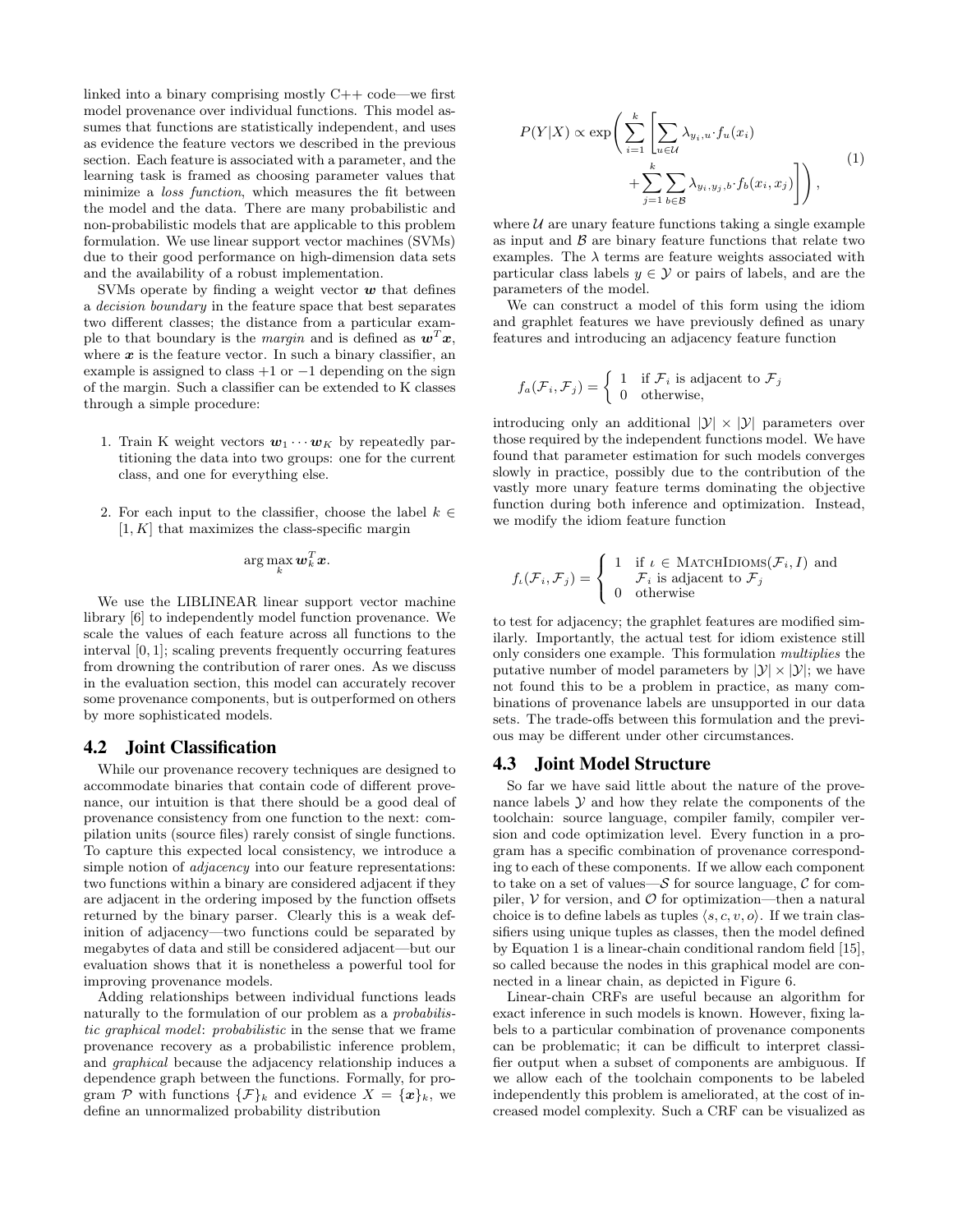

Figure 6: A linear chain CRF over adjacent functions in a program binary. Each function  $\mathcal{F}_i$  has a label  $y_i$  and a set of evidence  $(\bullet)$ . Label nodes are joined in a linear chain by feature functions that also depend on the evidence.

a collection of linear sequences where cotemporal label nodes are fully connected, as depicted in Figure 7. This general CRF corresponds to the model

$$
P(Y|X) \propto \exp\left(\sum_{i=1}^{k} \sum_{j=1}^{k} \sum_{b \in \mathcal{B}} \left[\lambda_{s_i, s_j, b} \cdot f_b(x_i, x_j) + \lambda_{c_i, c_j, b} \cdot f_b(x_i, x_j) + \lambda_{o_i, c_j, b} \cdot f_b(x_i, x_j)\right]\right)
$$
\n
$$
(2)
$$

that updates Equation 1 by dropping the unary terms and replacing the Y label terms with a set of terms over  $\mathcal{L} =$  ${s, c, v, o}$ , the individual provenance components. The parameters  $\lambda$  are defined for each label component, e.g.  $\lambda_{c_i,c_j,b}$ indexes the parameter for a particular feature function  $f_b$ when its inputs have compiler labels  $c_i$  and  $c_j$ . Exact inference in this kind of loopy graphical model is intractable in general; nonetheless, good approximate inference algorithms are known, and our evaluation suggests that such approximations are appropriate for provenance recovery.

We have implemented the joint classification models described in this section using the linear-chain CRF implementation from the MALLET package [16] and the GRMM software for inference in general-structure conditional random fields [28]. We evaluate these and the independent function classifier in the following section.

#### 5. EVALUATION

We evaluated our provenance recovery technique on a corpus of real-world program binaries generated from software written in several programming languages and compiled with various toolchain components. Our evaluation shows that:



Figure 7: A conditional random field with a grid structure. Data nodes are omitted for clarity.

|                                         |                                             | Optimization Level $\mathcal O$               |                                                      |  |
|-----------------------------------------|---------------------------------------------|-----------------------------------------------|------------------------------------------------------|--|
| Compiler Family $\mathcal C$            | Version $V$                                 | Low                                           | High                                                 |  |
| <b>GNU</b> Compiler<br>Collection (GCC) | 3.4.x<br>$4.2 \mathrm{x}$<br>4.3.x<br>4.4.x | $-00,-01$<br>$-00-01$<br>$-00-01$<br>$-00-01$ | $-O2 - O3$<br>$-O2 - O3$<br>$-O2 - O3$<br>$-O2 - O3$ |  |
| Intel Compilers<br>(ICC)                | 10.x<br>11.x                                | $-O$<br>$-O$                                  | $-O2,-O3$<br>$-O2,-O3$                               |  |
| Microsoft Visual<br>$C++ (MSVC)$        | VS 2003<br>VS 2005<br><b>VS 2008</b>        | /Od<br>/Od<br>/Od                             | /02<br>/02<br>/O2                                    |  |

Table 1: Variations of compiler toolchains used in this study. Arbitrary compiler revisions (e.g. 4.4.2) were selected. The MSVC compilers are from unpatched Visual Studio installations. he compiler family and version values are used as provenance labels in our learning framework; we condense the different optimization level options to 'low' and 'high' classes.

- The binary code features extracted by Origin effectively capture the characteristics of program provenance. We achieve classification accuracy of 80% when all component labels are predicted jointly; individual provenance recovery accuracy for source language, compiler family, and code optimization level exceeds 95%.
- The trade-offs between model complexity and classifier performance make different model formulations appropriate depending on the requirements of the provenance recovery task. The SVM-based classifier is faster for training and classification, at some cost to accuracy, particularly for identifying the compiler version. This model may nevertheless be the best choice when other toolchain components are of primary interest.
- ORIGIN can automatically model and recover provenance with only modest computational cost. Training with a data set of about 200,000 binary functions takes between 10 and 90 minutes on average, depending on the model. We stress that model training is a one-time cost for a given training set. Labeling binaries is much less expensive, taking on average 100ms for binaries in our corpus.

# 5.1 Evaluation Data Set

We collected source code for 175 programs written in the C, C++, and Fortan programming languages. The programs were collected from eight open source software packages: the GNU binutils and coreutils utilities, GNU grep, the GNU groff typesetting package, Mozilla Firefox, LAPACK, and Xpdf (a free PDF viewer). For the compilation toolchain, we obtained several compiler versions from each of the GNU Compiler Collection (GCC), the Intel C Compiler (ICC), and the Microsoft Visual C Compiler (MSVC). Table 1 lists the compiler versions and optimization options we used to construct our experimental dataset.

We generated the binaries that make up our dataset by compiling the source packages with all applicable combinations of compiler versions and optimization options. The resulting data set comprises 2,686 binaries containing in total over 955,000 functions. For each binary, we record the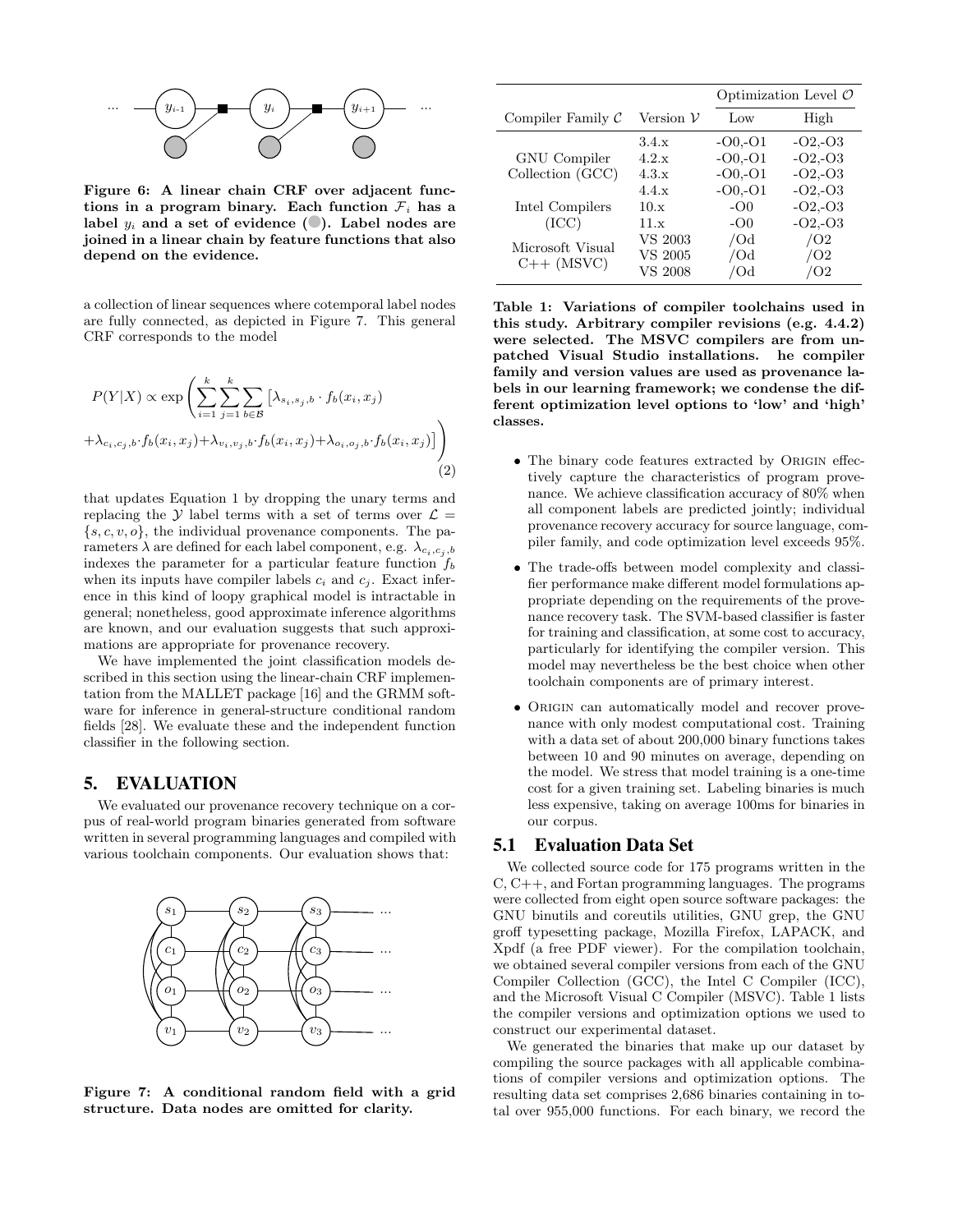source language, compiler family, version, and optimization options used to generate it; these form the ground truth label tuples  $y = \langle s, c, v, o \rangle$  that we use for training and evaluation.

## 5.2 Methodology

The performance of any classifier depends on both the training data used for parameter estimation and the testing data; any particular selection of data may not be representative of another selection. To mitigate the possibility that results may be biased by the particular choice of training and testing data, it is common practice to use cross-validation to repeat training and evaluation over multiple folds of the data, where each fold consists of disjoint sets of training and testing examples randomly selected from the entire corpus.<sup>3</sup> We generate ten experimental folds as follows:

- 1. Randomly select 30 training programs without replacement from the source corpus.
- 2. Randomly select 30 testing programs without replacement from the remaining programs.
- 3. For each selected program, add binaries with all combinations of toolchain components to the training or testing set, as appropriate.

The remaining evaluation steps are repeated independently over each of the folds.

To select a subset of significant features, Origin uses the ParseAPI parsing library to obtain the control flow graphs for each binary in the training set. We then exhaustively enumerate all idioms and graphlet-based features that occur in the training data, using the occurrences of these features along with the provenance labels to compute the mutual information score for each feature. There are typically over one million features in a given training set; we select the top 20,000 to reduce the size of the feature space.

For each function in each binary, we use the selected features to construct a sparse feature vector representing the output of the appropriate feature functions for each model (feature counts for the SVM classifier, boolean values for the CRFs). Origin also records the ground truth label tuple for each function. The label that we provide to the learning algorithms depends on the kind of provenance modeling in which we are interested: as discussed in Section 4.3, we can concatenate the label components into a single class, use only single components or a concatenated subset, or allow all of the labels to be considered individually (the latter applies only to the general-structure CRF model). All of the functions are aggregated for the SVM classifier based on LIBLINEAR; the sequences of functions in each training binary are constructed separately for the CRF implementations based on MALLET and GRMM. All three of the learning packages automatically perform parameter estimation over the training data.

Testing data is formatted using the selected features in the same way as training data, except that the ground truth provenance labels are retained only as reference for evaluation. We use the parameters estimated in the training process to assign the most probable provenance labels to the

| Component        | Labels | Accuracy | Spread   |     |
|------------------|--------|----------|----------|-----|
|                  |        |          | $0.53$ 1 | 1.0 |
| Compiler family  |        | .987     |          |     |
| Optimization     |        | .971     |          | н   |
| Compiler version |        | .616     |          |     |
| All components   | 18     | .604     |          |     |

Table 2: Classification accuracy for individual functions. The compiler version component of provenance is difficult to capture with this independent function model.

testing data, based on the features present. Our evaluation focuses not only on classification accuracy, but also on the types of errors encountered.

## 5.3 Independent Classification Results

We trained several provenance models over independent functions as described in Section 4.1 using ORIGIN's SVMbased classifier mode. Table 2 lists classifier accuracy for models trained to recover various provenance components; here and in the following discussion, results are averaged over the ten experimental folds unless otherwise noted. The results reported for "all" in Table 2 use the concatenation of all provenance components as labels.

The independent classification results show that for most of the toolchain components we consider, individual functions contain sufficient details to correctly determine their provenance. The version of compiler used to produce a program appears to be significantly more difficult to determine. Consider the version labeling errors made on three representative binaries, below, where errors that confuse versions within a single compiler family are shaded blue  $(\blacksquare)$  and those that confuse different compiler families are shaded red  $(\blacksquare)$ :

| Label                            | Error rate | Error distribution                       |
|----------------------------------|------------|------------------------------------------|
| $\langle qcc, 34, lo \rangle$    | .130       |                                          |
| $\langle icc, 11, hi \rangle$    | .088       |                                          |
| $\langle msvs, 2005, lo \rangle$ | .576       | <b>Godinal Joseph (microfilministic)</b> |

The histograms show the distribution of errors in each binary. Note that the level of detail is insufficient to resolve errors at the function level; the shading indicates the presence of a classification error in that segment of the binary, not contiguous errors. There are several important details to note in these error distributions. First, the classifier tends to rarely mislabel a function with a version associated with a different compiler family; such errors make up only 4% of all version classification errors. This matches our intuition that code emitted by one version of a compiler bears more similarity to code emitted by a different version than to code produced by a different compiler family.

Note also that while the average error rate for labeling the version provenance component is high, it is not uniform across the test set and the compiler version can be accurately inferred for many binaries. A small set of binaries account for the majority of errors; of these, the Microsoft Visual C data set is disproportionately represented. The data suggest that different compiler families have varying rates of "churn"

 $^3 \mathrm{This}$  differs slightly from standard cross-validation, where experiments are repeated over a random partition of the data. We use random subses of data to reduce training time for one of the models described below.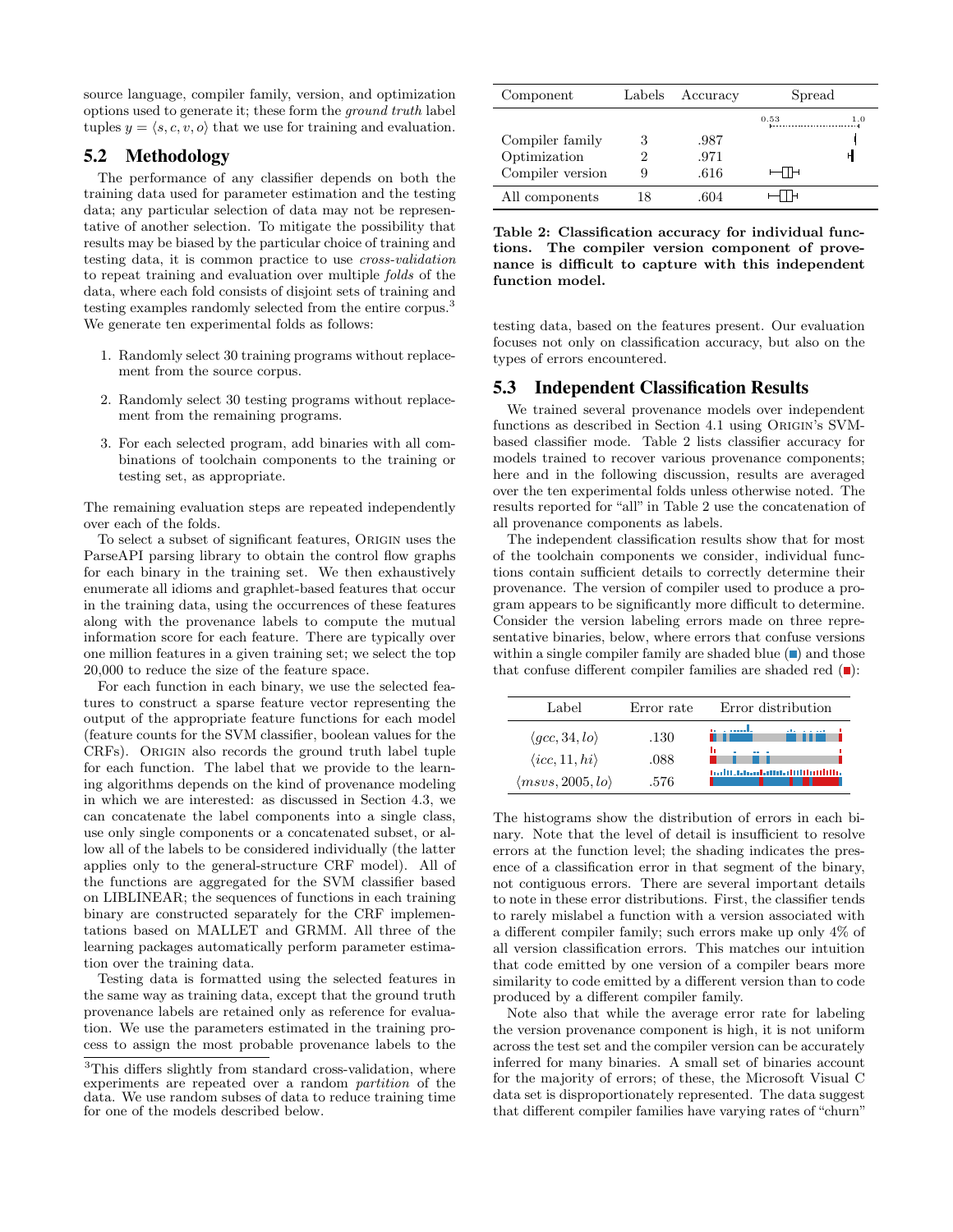across versions, with the GCC and ICC compilers producing significantly more varied code between versions than the MSVC compiler. We found that up to 70% of the functions in our data set are bitwise identical when generated by the Visual Studio 2003 or 2008 versions with the optimization level held constant. In other words, the code generator in Visual Studio has remained relatively fixed between these versions. This invariance poses a fundamental limitation for provenance recovery techniques that treat functions independently.

## 5.4 Joint Classification Results

We incorporated intra-binary function adjacency into the models based on both the linear chain and general conditional random fields that are presented in Section 4.3. For the linear chain models, we evaluated inference of individual provenance components (source language, compiler family, version, and optimization level), as well as recovery of all components simultaneously using concatenated-tuple labels as in the previous section. The general CRF takes the grid structure of Equation 2 with fully connected cotemporal label nodes. The linear chain models are learned using MALLET's exact inference mode; we use approximate Tree Reparameterization [30] for inference during learning and classification for the grid models. Table 3 lists classifier accuracy on the test set.

Incorporating the adjacency features significantly increases the accuracy of provenance recovery, particularly for the compiler version component. Both the individual component classifiers and the classifier based on concatenated labels accurately recover provenance on our test set. Despite the single outlier fold for the second CRF, the difference in classifier accuracy of the two models is statistically insignificant. The distinction between the two arises in runtime cost: retrieving all three of the reported provenance components with the individual component CRFs requires training three separate models and running inference three times; the concatenated-label model achieves comparable results at one third of the cost.

The grid-structured conditional random field has the poorest performance on our test set, though again its accuracy for the compiler and version provenance components is comparable to the other models. The output of this model may be easier to interpret, however. While the linear chain CRFs provide a single estimate for a particular label likelihood, the grid-structured CRF provides estimates for each component of the label tuple while still representing their dependencies. This can make interpreting uncertainty in the version component easier, for example: the labels for compiler family and optimization level might be assigned high confidence values by the model, while the version would be lower. By contrast, the concatenated-label CRF would assign low confidence to the entire tuple, giving no indication as to where the ambiguity lies.

The types of errors made by these classifiers offer further insight into the provenance recovery problem. The distribution of errors is quite skewed: on average across the experimental folds, the concatenated-label CRF makes no errors on 84% of test set binaries. The remaining binaries exhibit errors in three different modes, typified by mislabeled version  $(\blacksquare)$  and optimization level  $(\blacksquare)$  in the following examples:<sup>4</sup>

| Label                            | Error rate | Error distribution           |
|----------------------------------|------------|------------------------------|
| $\langle icc, 10, lo \rangle$    | .048       |                              |
| $\langle msvs, 2008, lo \rangle$ | .433       | ________________             |
| $\langle msvs, 2008, lo \rangle$ | 1.00       | ,,,,,,,,,,,,,,,,,,,,,,,,,,,, |

The latter two examples reflect the difficulty of inferring the compiler version, even in these composite models with adjacency features. In some cases only a subsequence of the binary is incorrectly labeled; for a small number of others, almost the entire binary is assigned the incorrect label for the version component. This error mode is more common in binaries from the Microsoft data set, due to the relatively few differences between different compiler versions.

The first example exhibits the most common error mode on our testing set, and occurs more frequently in the GCC and ICC binaries. Further analysis of these errors reveals that they arise due to the existence of statically linked library code appended to the end of these binaries by the compiler. Binaries produced by the Intel compiler tend to include more of such code, in the form of optimized support routines specific to that compiler. These functions are counted as errors because we produce ground truth labels at the binary level—a limitation of how we generated our corpus, but not of our technique. Indeed, these "errors" demonstrate that the classifier is capable of detecting regions of the binary with varying provenance.

# 5.5 Source Language

Evaluating the source language provenance component is challenging because many of the programs in our data set are written in a mixture of languages (e.g. both C and  $C_{++}$ ). While mixed provenance poses no intrinsic challenge for our technique, it can be difficult to automatically establish a ground truth labeling without laborious human analysis. We therefore evaluate the source component on a subset of the corpus consisting of 28 programs written in  $C$ ,  $C++$  and Fortran, which subset we have examined by hand to ensure a (mostly) uniform source language. Our ground truth labelings are likely to still be imprecise for this reduced data set, so classification accuracy may be artificially understated.

Independent classification of the source component using ORIGIN's SVM mode achieves an average accuracy of 91%. The results for classification of the source language component and for joint classification using the the linear chain CRF with concatenated labels are listed in Table 4. These results are not directly comparable to the larger study of the compiler family, version, and optimization level components from the previous section due to the use of a different training and evaluation corpus; nevertheless, our evaluation suggests that the source language of a program can be accurately inferred with our provenance recovery technique.

| Component Accuracy |      | Spread |     |  |
|--------------------|------|--------|-----|--|
|                    |      | 0.98   | 1.0 |  |
| Language           | .999 |        |     |  |
| Joint              | .987 |        |     |  |

Table 4: Classification accuracy on a corpus incorporating source language labels.

<sup>4</sup>These examples from the previous section.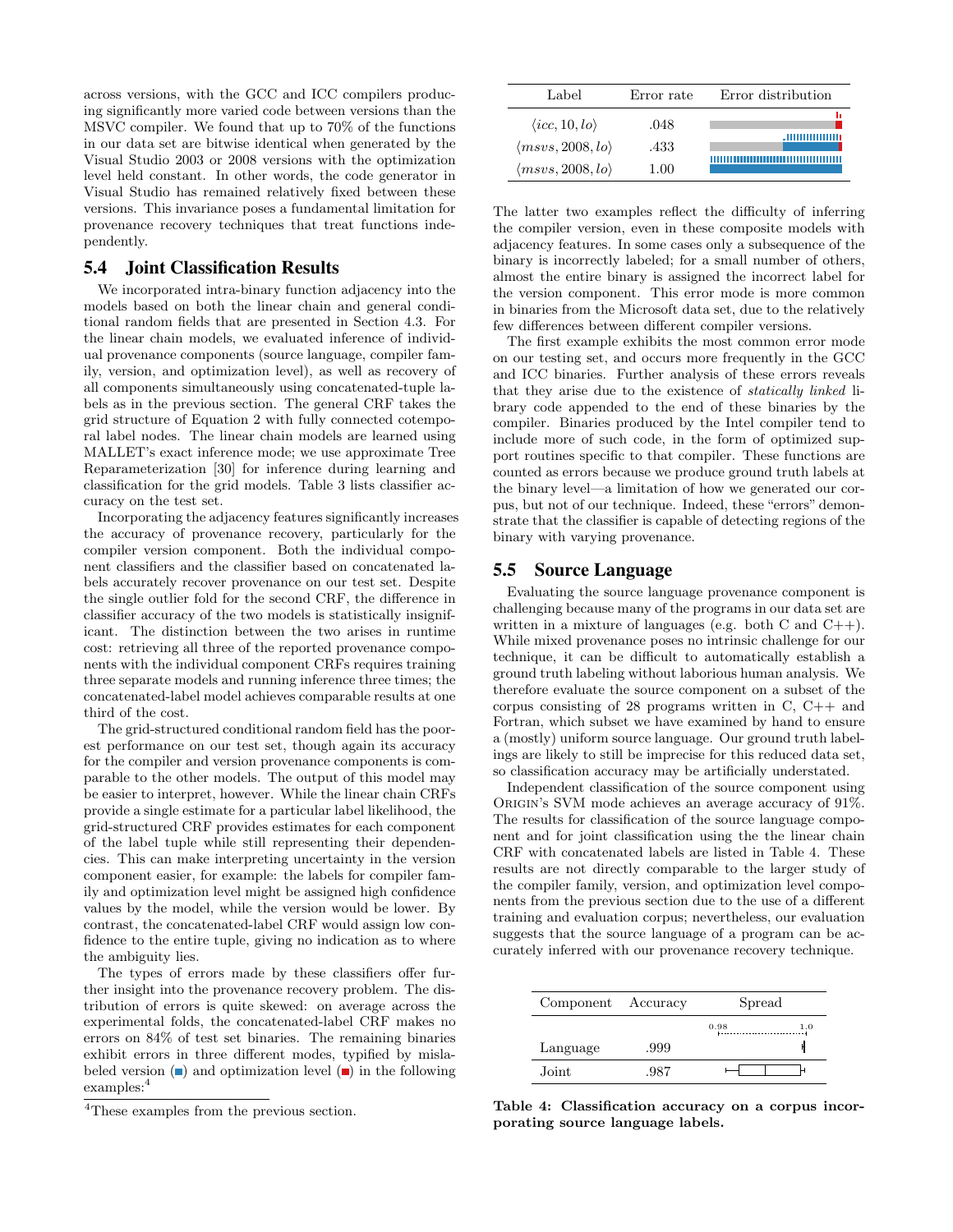|              | Linear CRF |        |     | Linear CRF (concat.) |      |        | General CRF |             |
|--------------|------------|--------|-----|----------------------|------|--------|-------------|-------------|
| Component    | Accuracy   | Spread |     | Accuracy             |      | Spread | Accuracy    | Spread      |
|              |            | 0.87   | 1.0 |                      | 0.81 | 1.0    |             | 0.73<br>1.0 |
| Compiler     | .999       |        |     | .998                 |      |        | .992        |             |
| Optimization | .999       |        |     | .993                 |      |        | .982        |             |
| Version      | .919       |        |     | .910                 |      |        | .845        |             |
| Joint        | .918       |        |     | .905                 |      |        | .831        |             |

Table 3: Classification accuracy for provenance models incorporating function adjacency. The joint accuracy for the linear CRF (first column) was computed by concatenating the labels assigned by the individual component classifiers. The individual component accuracies for the concatenated-label CRF were computed by considering only those portions of the label tuple from the joint classification.

# 6. DISCUSSION

Our evaluation shows that, depending on the toolchain component of interest, several models may be able to accurately recover provenance. The runtime cost—for training or for classification—will be the deciding factor for many applications. The SVM-based classifier is the least expensive to train, requiring approximately ten minutes on average to estimate parameters from our training set; this classifier, however, does not perform as well for the version provenance component. The linear chain CRF models require more training time (approximately 80 minutes); training is in general an infrequent operation, however, so this additional expense may be of little impact. Both types of classifier infer provenance of binaries comprising hundreds of functions in on the order of 100ms. By contrast, the gridstructured CRF is substantially more expensive for training and inference, due to the difficulty of even approximate inference in such loopy graphical models. Training from our corpus took almost 24 hours for some of the models; inference for labeling a binary takes almost ten seconds on average. We expect training to be an infrequent task; the higher cost of classification may be worthwhile for some applications due to easier interpretation of labels.

The conclusions we draw from our evaluation are subject to limitations inherent in interpreting empirical studies. Threats to internal validity apply to our claim that Origin recovers the toolchain provenance components that we report—the alternative being that our models actually capture some other properties of the code, such as the program functionality. We addressed this issue by generating, for each program, binaries constructed using all applicable compiler families, versions, and optimization levels. Using such a parallel corpus reduces the potential for program functionality to confound the results.

Our results are derived from a specific corpus, raising the question of whether our technique generalizes to other binaries. We address this concern by training and evaluating over random folds of the corpus. We find consistent results on each fold, which supports the generality of the technique. The feature selection and training procedure, moreover, is inherently specialized to particular provenance components in its training corpus; if new components arise, models that incorporate them can be easily constructed.

## 7. RELATED WORK

Most of the existing program provenance literature relates to authorship attribution, focusing on extracting authorspecific characteristics from source code. Spafford and Weeber [27] introduce the notion of extending authorship attribution to the binary code level, but did not further develop the idea. Later research has focused exclusively on recovering authorship characteristics from source code [7, 9, 12]. These approaches make use of carefully crafted stylistic features such as indentation style or variable naming and have had mixed success [9]. The provenance recovery techniques we present in this paper are most closely related to the compiler family inference techniques we have previously developed [24]. The present paper extends both the scope of that work (by recovering fine-grained characteristics of toolchain provenance) and the methods (the binary code features and models for learning and inference).

The problem of *code clone detection* in program binaries finding instruction sequences that are repeated exactly or inexactly in programs—bears many similarities to provenance recovery, particularly choosing feature representations of binary code and computing the similarity of code sequences based on those features. Saebjornsen et al. [25] developed a clone detection technique that performs inexact matching of binary code using an instruction-based representation similar to our idiom features. While the mechanics of clone detection and provenance recovery are similar, the goals are orthogonal: clone detection seeks to find code instances with similar functionality and as the authors note is hampered by compiler-introduce variations; provenance recovery tools must ignore patterns due to program functionality and focus on the compiler or other toolchain components.

Many different ways of representing binary code have been proposed in the context of malware classification and clustering, including byte-level patterns [11], subsequences of instructions [10], abstract instruction semantics [3], high-level behavioral semantics of the program [1, 22], or structural characteristics of the binary code or executable metadata [2, 26]. Our idiom features, which group machine instructions by mnemonic and abstract away immediate operand details, combine aspects of the templates described by Christodorescu et al. [3] and n-perms used by Karim et al. [10]. Idiom features are distinguished by incorporating wildcards that allow flexible matching of instruction sequences. Our summary graphlets are inspired by graph-based features used to detect polymorphic malware variants [13].

## 8. CONCLUSION

We have presented a technique for accurately and automatically recovering the toolchain provenance of program